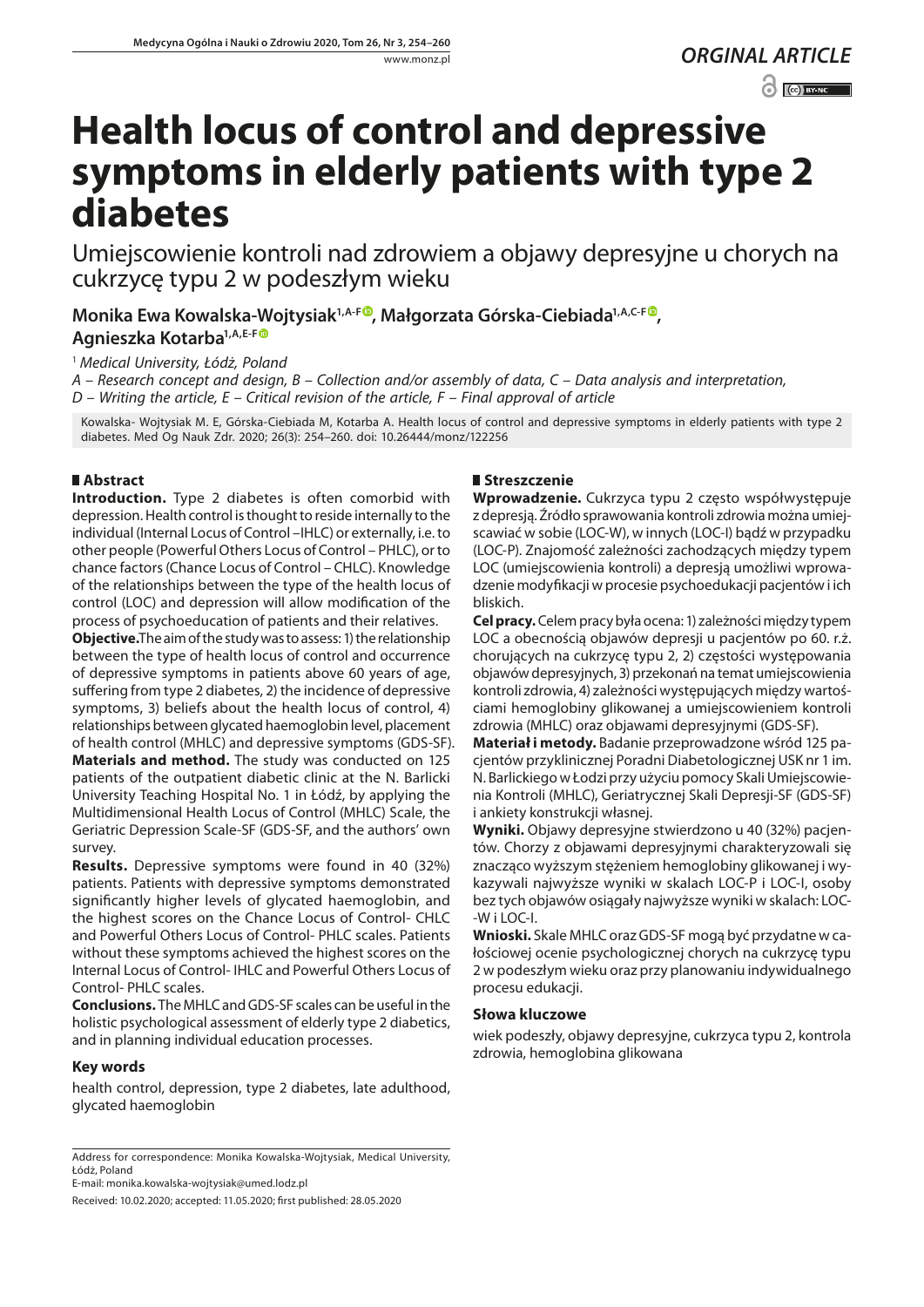Monika Ewa Kowalska-Wojtysiak, Małgorzata Górska-Ciebiada, Agnieszka Kotarba . Health locus of control and depressive symptoms in elderly patients…

#### **INTRODUCTION**

Diabetes is a serious health problem that is particularly burdensome for elderly people. This chronic somatic disease also greatly affects the mental sphere. Studies have shown that as many as 19.2% of diabetics suffer from depression, and about 56.7% of patients are diagnosed with severe emotional stress that results from the disease and its consequences [1, 2]. It is assumed that nearly 1/3 of patients with diagnosed psychological problems do not adhere to medical recommendations, which results in poorer metabolic compensation and numerous complications [3].

Health professionals as well as other people who deal with health and its promotion believe that a construct, i.e. the health locus of control (LOC), will considerably improve the condition of diabetics. This indicator may affect the patient›s attitude to pro-health behaviours and adherence to health recommendations, as well as the picture of the disease. A person suffering from diabetes is expected to take actions necessary to introduce changes in his/her current lifestyle. In order to do this, he/she has to be personally convinced that he/she should have specific competences necessary to achieve goals (e.g. adherence to recommendations). It is assumed that there are three loci of health control: internal locus of control (IHLC) and external locus of control, which includes chance locus of control (CHLC) and powerful others locus of control (PHLC). People demonstrating the IHLC type believe that they control their health. Such patients feel responsible for their physical and mental well-being and for the course of treatment. It is easier for them to systematically make efforts needed to follow the recommendations, which increases their chances for satisfying quality of life. Patients who score high on the CHLC scale believe that their health depends on factors which are beyond their control, such as fate, chance, fortune or misfortune. Such patients are likely to show non-adherence to treatment recommendations, more often use passive and avoidance-oriented stress coping strategies (including the challenges related to their disease) and less frequently take actions [4, 5].The third health locus of control is connected with "others", i.e. people who have medical knowledge and competences (PHLC). Patients demonstrating this style of control are usually disciplined and strictly follow recommendations. Such people regularly come for follow-up visits, take medications regularly and in right doses. Moreover, these patients follow their diet and get engaged in physical activity if they have been given such recommendations by medical personnel. Such an attitude positively affects the process of coping with the disease [6, 7, 8].

Type 2 diabetes, like any other chronic disease, is a stressful experience in which emotions intensify. Depression is a reaction to a loss of control over emotional stress, which results in a lessened ability to cope with the disease. It seems reasonable to discuss the issue of depression from the perspective of Beck's cognitive theory, because despite its long history (author's first mentions of the subject come from the 1960s), it didn't lose any of its currency and still is widely quoted by the people working on issue of depression. In this model it is assumed that the emotions and behaviors are consequences of the way, in which we receive and interpret changes occurring in environment. Thus, the way a person constructs the reality, decides about its experience of emotional states and physiological and

behavioral reactions. It was Beck who noticed, that negative thinking (with typical cognitive triad including critical thinking about yourself, negative evaluation of the world and the future) can cause depression and not how it was previously thought – negative thinking is only a consequence of depression. Then, necessary condition to change the way of thinking was to cure patient from the disease [9]. Besides negative thinking, main features of depression are: feeling overwhelmed, sense of hopelessness and high levels of sadness. These features are typical for patients with CHLC. Depression in diabetes requires investigation, because it is difficult to clearly determine in what sequence the diseases occur. Some authors suggest that patients with a tendency to negative thinking characterized by a lack of ability to cope with emotional stress are more likely to develop diabetes. Other researchers claim that diabetes and a need to constantly monitor your health contribute to depression in certain situations, e.g. in high levels of defensive optimism,. Moreover, studies have shown that there is a significant relationship between depressive disorders and insufficient metabolic control [10, 11]. Some studies indicate that there is a relationship between depressive episodes and an increased level in glycated haemoglobin by as much as 1.8–3.3%. This increase results from the impact of experienced emotions on secretion of neurotransmitters and hormones, which in turn can affect glucose metabolism [12]. For this reason, the need to monitor diabetes treatment through regular, annual indication of HbA1c level is strongly emphasized by PTD Recommendations. The goal achievement of good glycemic control is  $HbA1c \le 7\%$  ( $\le 53$  mmol/mol) [13]. Other researchers have found that depressive symptoms increase the risk of diabetes complications and psychological factors are responsible for as many as 30–60% of cases of poor metabolic control [14, 15].

Research that has been conducted so far do not clearly show what type of health locus of control can be observed in elderly patients with type 2 diabetes with depressive disorders and those without depressive symptoms. As well as type of locus of control and presence of depression symptoms affect metabolic control of the disease, it is worth to verify the hypothesis about the relationship between CHCL and depression symptoms in this particular group of patients.

### **OBJECTIVE**

This study concerns the field of medicine and health psychology. Its aim was to assess:

- 1) the relationship between a particular type of the health locus of control and an occurrence of depressive symptoms in patients above 60 years of age, suffering from type 2 diabetes;
- 2) the incidence of depressive symptoms;
- 3)beliefs about the health locus of control,
- 4) the relationship between levels of glycated haemoglobin and placement of health control (MHLC) and depressive symptoms (GDS-SF).

#### **MATERIALS AND METHOD**

The presented study is a part of a bigger project on the impact of selected psychosocial factors on metabolic compensation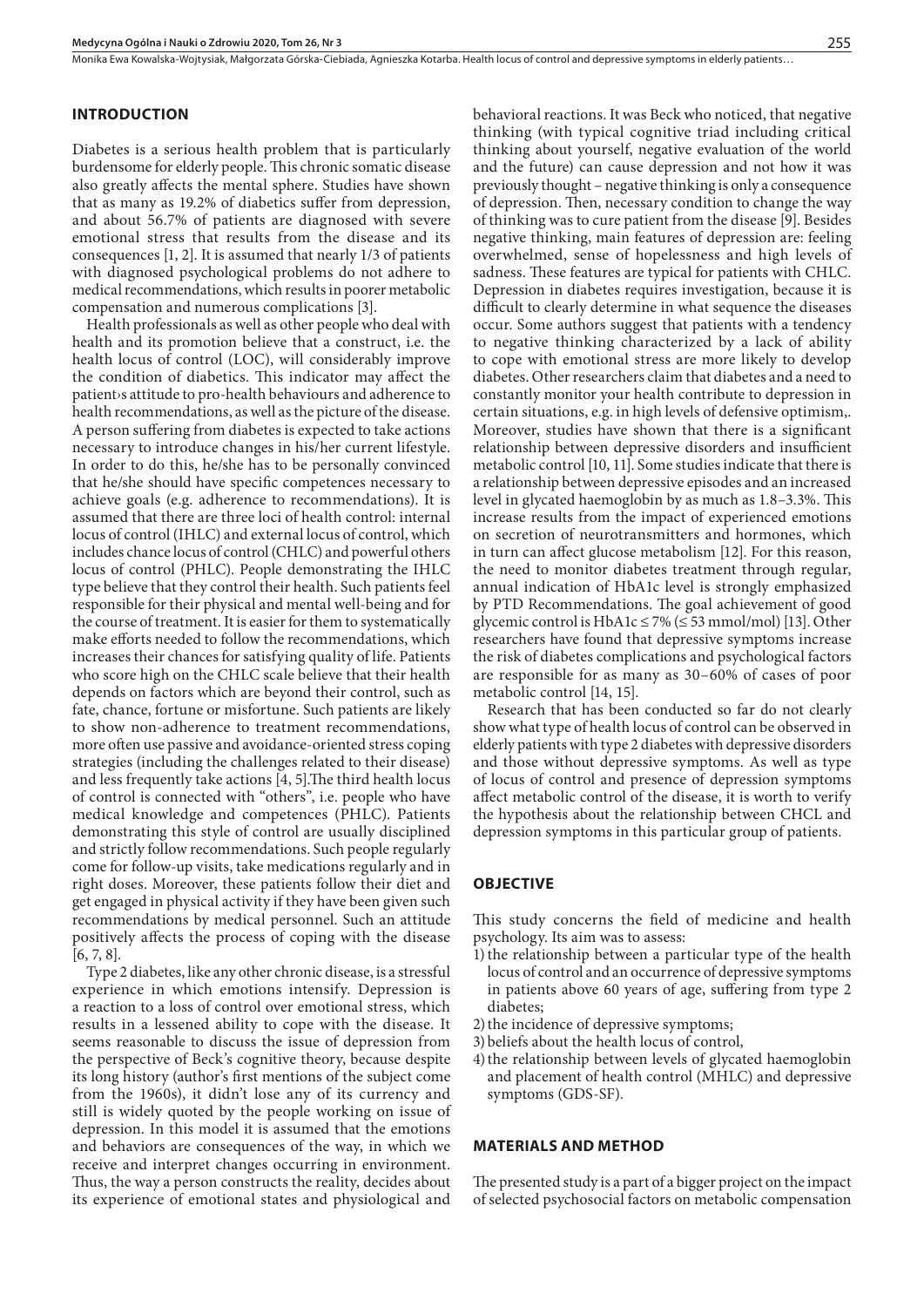in patients above 60 years of age, suffering from type 2 diabetes. The study was conducted from March – October 2019 on patients of the outpatient diabetic clinic at the N. Barlicki University Teaching Hospital No. 1 in Łódź, with the approval of the Bioethics Committee of the Medical University of Łódź (Consent No. RNN/86/19/EC of 12 February, 2019).

The study included 125 people (73 women and 52 men) with type 2 diabetes, aged 60 years and above; mean age of all the patients – 70.94 years.

The made by Yesavage et al., adapted by Servier Polska (for measuring the level of depression), the MHLC Scale by A. Wallston and R. De Vellis and adapted by Z. Juczyński (for measuring the source of health control) and the authors' own survey, regarding various aspects of life (socio-demographic data related to the disease).

**The MHLC Scale by Wallston et al.** is the Multidimensional Health Locus of Control (MHLC) Scale. It contains 18 statements diagnosing a person›s beliefs about his/her generalized expectations regarding the source of the health locus of control. There are three possible sources of that control:

1) internal (IHLC), where the person himself/herself controls his/her health; 2) the influence of others (PHLC), where the person's physical and mental well-being depends on the activity of other knowledgeable and competent people (mainly medical staff), and 3) external (CHLC), where the person's health is determined by chance or other external factors. The possible total number of points that can be obtained for each scale ranges from 6–36. The higher the score, the stronger the belief of the respondent that a given factor determines his/her health. The MHLC Scale used in the study was adapted to Polish conditions by Juczyński. This version is satisfactory in terms of relevance, reliability and is based on studies of various groups of patients and healthy subjects. The author of the Polish adaptation suggests that for the purpose of interpretation, obtained results should be compared with average results of the standard group or a relevant clinical group [4].

**The Geriatric Depression Scale- SF,** developed in 1983 by Yesavage et al. [16], is a screening tool that allows assessment of the severity of depression symptoms in elderly people. It consists of 15 questions to which two possible answers can be given ('yes' or 'no'). According to the author, obtaining six or more points on the GDS-SF Scale is identified with 'growing depression'. The maximum number of points is 15; five or less points means absence of depressive symptoms. The GDS-SF test is considered the best tool for detecting depressive symptoms in elderly patients. The authors of the scale claim it is a self-descriptive tool [17].

The tools used in this study are standardized and have been used for many years in research conducted in health protection in Poland in various age groups of patients.

The criteria for inclusion in the study were as follows: type 2 diabetes lasting for at least one year, age 60 years and above, and informed consent of the patient for inclusion in the study. Basic criteria for excluding a patient from the study were: addiction to psychoactive substances and cognitive impairment. After the patient provided an informed written consent to participate in the study, a detailed medical history was collected, cognitive impairment was excluded,

and a physical examination conducted. The questionnaire used in the study included questions about the sociodemographic sphere (gender, age, place of residence, marital status) and questions about the disease (type 2 diabetes) and its course (e.g. duration of diabetes, following a diet, and performing physical exercise, assessment of knowledge about diabetes). The authors' own survey also included questions aboutthen occurrence of upsetting events in the family in the last year, sources of support, and evaluation of satisfaction with medical care. The authors also analysed the mental state of the patients using the GDS-SF Scale, and identified beliefs regarding the health locus of control using the MHLC Scale. Also evaluated were the available medical documentation and current examination results of each patient. According to the previously listed criteria, the analysed patients were divided into two groups: patients with depressive symptoms and patients without depressive symptoms (control group).

Descriptive statistics were used to analyse variables. Obtained data were presented as mean values  $(M)$   $\pm$  standard deviation (SD). Distribution of the subjects was assessed using the Shapiro-Wilk test. Parameters obtained in both groups and in the control group were compared using the Student›s parametric t-test, the non-parametric Mann-Whitney U test, and the Chi-square test. Statistical calculations were performed using the Statistica 13.1 programme (StatSoft, Poland), where  $p<0.05$  was adopted as significant.

#### **RESULTS**

**Socio-demographic characteristics of patients.** The presented study involved 125 people (73 women and 52 men) with type 2 diabetes, aged 60 years and above; mean age of all the patients – 70.94 years, and was similar in both groups (patients with depressive symptoms – 71.50 years; patients without depressive symptoms – 70.38 years). Applied diagnostic criteria enabled the detection of depressive symptoms in 40 patients (32%) – 23 women (57.5%) and 17 men (42.5%). The control group, without depressive symptoms, consisted of 85 people (68%) – 50 women (58.82%) and 35 men (41.18%). In the group of people with depressive symptoms, 65% of the patients received support from their closest relatives/friends; a similar number of respondents from the control group (69.71%) also received similar support. 51.79% of the patients and 57.71% of the subjects from the control group admitted to experiencing an upsetting event in the family in the last year. Patients with depressive symptoms less often followed a recommended diet or performed physical activity, were less satisfied with medical care, and less knowledgeable about diabetes.

**Clinical characteristics and biochemical parameters.** The average duration of diabetes in both groups was similar – 10.93 years in the depression group, and 10.96 years in the control group. Patients with depressive symptoms demonstrated significantly higher levels of glycated haemoglobin

Clinical characteristics of the patients are presented in Table 1.

**Health locus of control and occurrence of depressive symptoms in patients with type 2 diabetes.** Results obtained by the subjects on the MHLC Scale and GDS- SF are presented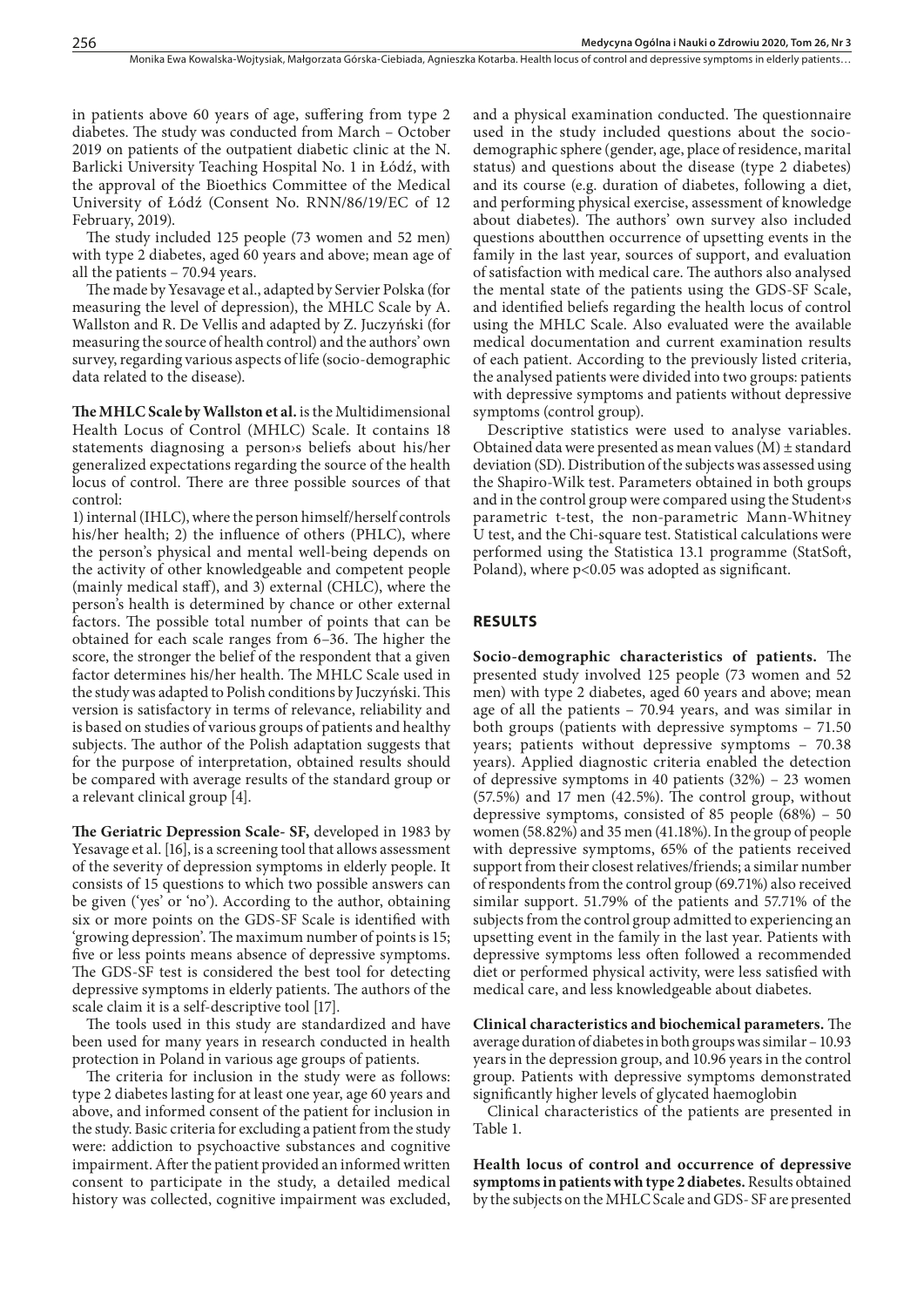Monika Ewa Kowalska-Wojtysiak, Małgorzata Górska-Ciebiada, Agnieszka Kotarba . Health locus of control and depressive symptoms in elderly patients…

**Table 1.** Clinical characteristics of type 2 diabetic patients

| In total    | Group with<br>depressive<br>symptoms | Control group<br>(without<br>depressive<br>symptoms | р      |
|-------------|--------------------------------------|-----------------------------------------------------|--------|
| 82 (65.6%)  | 16 (40%)                             | 66 (77.65%)                                         | p<0.05 |
| 57 (45.6%)  | 9(22.5%)                             | 48 (56.47%)                                         | p<0.05 |
| 68 (54.4%)  | 21 (51.79%)                          | 47 (57.71%)                                         |        |
| 85 (68%)    | 26 (65%)                             | 59 (69.71%)                                         |        |
| 72 (57.6%)  | 13 (30.56%)                          | 59 (68.85%)                                         | p<0.05 |
| 114 (91.2%) | 36 (90%)                             | 79 (92.94%)                                         |        |
| 104 (83.2%) | 21 (52.5%)                           | 83 (97.65%)                                         | p<0.05 |
| $7 + 0.44$  | $8.23 + 0.44$                        | $6.77 + 0.45$                                       | p<0.05 |
| 10.95+4.87  | $10.93 + 5.19$                       | $10.96 \pm 4.55$                                    |        |
|             |                                      |                                                     |        |

\*a significant difference between the group of patients with depression and the control group (p<0.05); Student›s or Mann-Whitney U tests and the Chi-square test were used in order to compare the groups. Source: the authors' own research

**Table 2.** Characteristics of respondents regarding the health locus of control

| Parameter   | Group with depressive<br>symptoms | Control group (without<br>depressive symptoms) | р       |
|-------------|-----------------------------------|------------------------------------------------|---------|
| <b>IHLC</b> | $19.65 \pm 3.86$                  | $26.18 + 4.51$                                 | < 0.001 |
| <b>CHLC</b> | $25.87 + 4.31$                    | $21.34 \pm 5.08$                               | < 0.001 |
| PHLC        | $23.56 + 3.31$                    | $26.36 \pm 3.31$                               | < 0.001 |
| GDS-SF      | $9.04 \pm 1.58$                   | $4.22 + 0.74$                                  | < 0.001 |

\*a significant difference between the depression group and the control group (p <0.05) Student's or Mann-Whitney U tests were used in order to compare the groups

in Table 2. Subjects with depressive symptoms obtained the lowest results on the IHLC scale (19.65), the highest results on the CHLC scale (25.87) and slightly lower on the PHLC scale (23.56). These results confirm that the patients from the studied group of respondents were mostly 'externally strong'. Results obtained by patients without depressive symptoms – high IHLC (26.18) and PHLC (26.36) and lower CHLC (21.34) – indicate that these patients believe that the chance factor is not highly determining [4].

Statistical analysis showed significant differences in results obtained on IHLC, CHLC, PHLC scales between the studied groups. Average results obtained from the examined patients with depressive symptoms in GDS-SF scale were significantly higher than results from control group.

**Health locus of control, depressive symptoms and glycated haemoglobin concentration.** In order to determine a relationship between the health locus of control (MHLC) and levels of glycated haemoglobin, as well as between depressiveness (GDS-SF) and levels of glycated haemoglobin, the Spearman rank correlation coefficient was calculated. Obtained results are presented in Table 3. Studies have revealed that there is a statistically significant relationship between:

glycated haemoglobin and negative values of IHLC and PHLC, which means that the HbA1c concentration decreases with an increase in IHLC and PHLC levels;

**Table 3.** Spearman rank correlation coefficient between HbA1c and the health locus of control as well as between Hba1c and between HbA1c and depressive symptoms

| Variables             | R         | $t(n-2)$ | р         |
|-----------------------|-----------|----------|-----------|
| <b>IHLC and HbA1c</b> | $-0.295*$ | $-4.79$  | p < 0.001 |
| PHLC and HbA1c        | $-0.225*$ | $-3.79$  | p < 0.001 |
| CHLC and HbA1c        | $0.279*$  | 4.32     | p < 0.001 |
| HbA1c and GDS-SF      | $0.509*$  | 12.20    | p<0.001   |
|                       |           |          |           |

\*a significant correlation for p <0.05

**Table 4.** Spearman correlation coefficient between depressive symptoms and LOC

| Variables           | R         | $t(n-2)$ | р       |
|---------------------|-----------|----------|---------|
| Depression and IHCL | $-0.597*$ | $-7.01$  | p<0.001 |
| Depression and PHLC | $-0.160$  | $-3.49$  | p<0.001 |
| Depression and CHCL | 0.389 *   | 6.24     | p<0.001 |
|                     |           |          |         |

\* a significant correlation for p <0.05

- glycated haemoglobin and positive values of CHLC, which means that the HbA1 concentration increases with an increase in the level of CHLC;
- glycated haemoglobin and the occurrence of positive depressive symptoms, which means that an increased HbA1c level contributes to an increase in the depression level, expressed in the number of points obtained on the GDS- -SF Scale.

**Health locus of control and occurrence of depressive symptoms.** The studied group demonstrated a significant relationship between the number of points obtained on the GDS-SF scale and IHCL and CHCL values. It was confirmed that IHLC negatively correlates with depression, i.e. the higher the PHLC, the lower the values of depressive symptoms measured by the GDS-SF Scale, whereas CHLC positively correlates with depression, i.e. higher CHLC values correspond to higher values of depressive symptoms – greater severity of depressive symptoms measured GDS-SF scale.

#### **DISCUSSION**

Diabetes is one of the main health care problems, not only in the medical but also psychological aspect [18, 19]. It is therefore necessary to identify methods that help diabetics adapt to this chronic disease. The mental state of the patient (demonstrated, among others, in his well-being) has an impact on many aspects of coping with diabetes, including adherence to recommendations [20]. One of the most serious diseases that patients experience, particularly in late adulthood, is depression. An analysis of studies published to-date indicates that patients with type 1 and type 2 diabetes are affected by depression several times more often than the general population [2]. Some researchers have revealed that the concomitance of depression and diabetes may be associated with poorer metabolic compensation [21]. The current study confirms a high incidence of depression in diabetics – depressive symptoms were noted in as many as 32% of patients, as well as worse glycaemic control in this group of adults above 60 years of age, in comparison to subjects without depressive symptoms.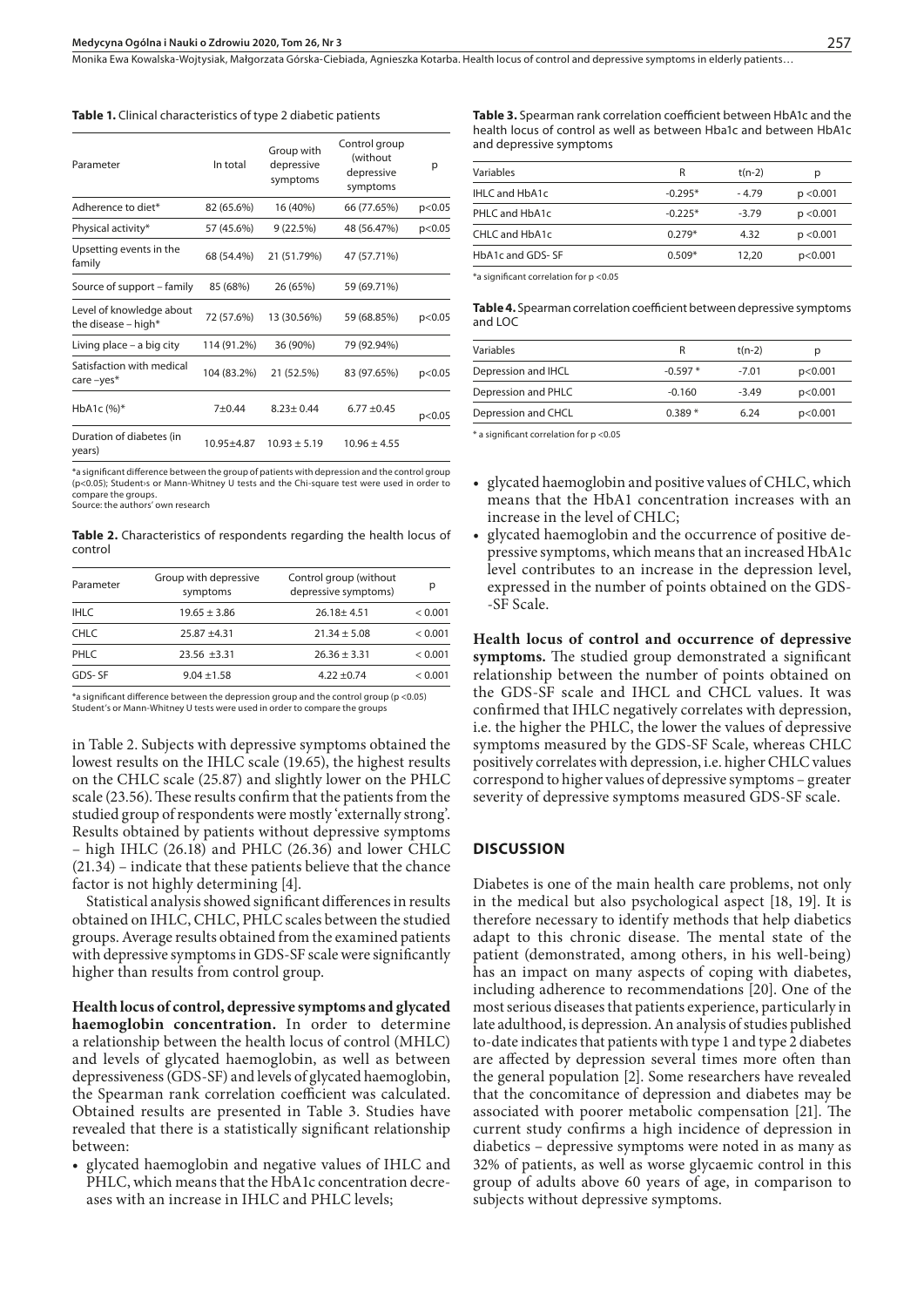Type 2 diabetes is a disease to which one can adapt. Adaptation to a chronic disease, however, requires the patient to change his/her behaviour and react appropriately to a difficult situation [22]. Depression impedes the process of adapting to the disease. Until now, researchers have focused on a relationship between the occurrence of depressive symptoms and the locus of control (LOC). Some authors assume that the source of LOC changes with the level of depression [23, 24]. Naditch, et al. showed that the CHLC type favours the occurrence of depression and is comorbid with a low satisfaction with life [25]. Molinari et al. made similar observations, and noted that CHLC, depressive symptoms, and a feeling of hopelessness for the future, occurred simultaneously [26]. Fiszer et al. also observed a mutual interaction between depression and IHLC [27]. Such a relationship has not been confirmed by all authors. In the professional literature, there are reports that no relationship exists between IHLC and depression [28]. In the presented study, a correlation was found between different types of LOC and depression. It was noted that CHLC slightly dominated over PHLC in diabetic patients with depressive symptoms. This group of patients believed that their health control resides internally in medical personnel (PHLC) and depends on the chance factor (CHLC), and these values are almost equally high. It can be assumed, however, that the strength of the interaction of competent people is weakened by an equally strong belief that health control is determined by a chance factor ('externally strong' type).

The lowest (statistically significant) value in the group of patients with depressive symptoms was noted on the IHLC scale. PHLC values appeared to be the highest in patients without depressive symptoms, and the IHLC values were slightly lower in this group of patients. In this group, the lowest value was recorded on the CHLC scale. Thus, it can be concluded that subjects without depressive symptoms not only apply active coping strategies, but also adhere to recommendations received from competent personnel, which results in more effective metabolic compensation (lower levels of glycated haemoglobin.

The results obtained on the MHLC Scale indicate that patients with depressive symptoms usually tend to claim that the chance factor (CHLC) and other people (PHLC) mostly determine the source of their health control. This dependence is confirmed by a relationship between depression and CHLC and PHLC. It can be concluded that an increased level of CHLC values in diabetic patients contributes to intensification of depressive symptoms, which is demonstrated by a sense of helplessness and inability to control their own lives. Patients with high levels of CHLC do not believe they are able to face up the disease. That is why they undertake health- related behaviours less frequently and do not adhere to medical recommendations, which may lead to complications of diabetes. In consequence, they are likely to develop depression which is a response to deteriorating health. Similar results were obtained by Egede et al. who observed that what differentiates diabetics with and without depression is the LOC type, and application of health practices typical for a particular LOC type [29].

Health locus of control also correlates with adherence to medical recommendations. West et al. observed that female diabetics, demonstrating a higher PHLC level and a lower CHLC level, followed recommendations, while a lower PHLC level correlated with refusal to take medications [30]. For

this reason, researchers suggested that medical personnel should take into account the patient's health locus of control when introducing medical interventions. This may translate into adherence to recommendations regarding taking medications. The current study has shown that subjects with high CHLC levels and comorbid high levels of PHLC are less likely to follow a diet and become engaged in physical activity, whereas patients demonstrating high IHLC and PHLC levels are more likely to adhere to the above recommendations. Similar reports can be found in professional literature, e.g. in a study conducted by Cierzniakowska et al., in which a high level of PHLC was observed in chronically ill patients. However, the researchers did not note a beneficial effect of this variable in adherence to recommendations in this group of patients. Bearing this observation in mind, the authors concluded that high levels of PHL C are not always a favourable phenomenon, particularly in patients over the age of 65 [31]. Miniszewska et al. have a similar opinion – the high level of internal control presented by chronically ill patients may have a detrimental effect on the initiation of new pro-health behaviours by the patients [32]. Other studies also confirm that co-existing high levels of IHLC and PHLC are necessary for the initiation/modification of health-promoting behaviours. This can be explained as follows: a patient's belief in his/her own effectiveness (testified bythe high level of IHLC), and in the competence of medical staff (which can be measured by a level of IHLC, declared by the patient) is crucial for complying with medical recommendations. Wallston and Wallston (1987) pointed out in their studies that healthy people with adequate weight more often had IHLC, while PHLC favoureda better diet compliance.

Summarizing, the two sources of control is indicated – PHLC and IHLC – when the state of health is satisfasctory, IHLC supports health care, whereas in the case of the illness, PHLC facilitates compliance with medical recommendations, which is a result of the faith in the competence of medical personnel [33]. The results obtained are of great practical importance. As is known, there is a two-way relationship between a patient's mental and somatic state. The mental sphere is responsible, among others, for how to deal with the disease. Here, the significance of the results obtained on the MHLC scale can be seen, on the basis of which possible obstacles to compliance with the recommendations can be identified. Patients with high CHCL levels will be less likely to follow a diet, which will result, for example, in the worsening of glycaemic control – higher HbA1c levels. If a patient with a high CHCL level has undergone the education process, it can be expected that it will be much harder for him/her to comply with the recommendation. In this sense, the MHLC scale can be a starting point select the way of leading a conversation with the patient, and the method of their education [2]. It is worth pointing out that in the current study, data was also collected on the level of satisfaction with medical care, which appears to be lower in the group of patients with depressive symptoms than in the group without depressive symptoms. This factor could, to some extent, have contributed to the non-adherence to recommendations, despite a high level of PHLC; however, this thesis requires further investigations.

The role of knowledge in the adherence to recommendations by diabetics with or without depression is unclear. Egede et al. (2008) proved that the level of knowledge about the disease was similar in patients with depressive symptoms as well as in patients without depressive symptoms [34]. In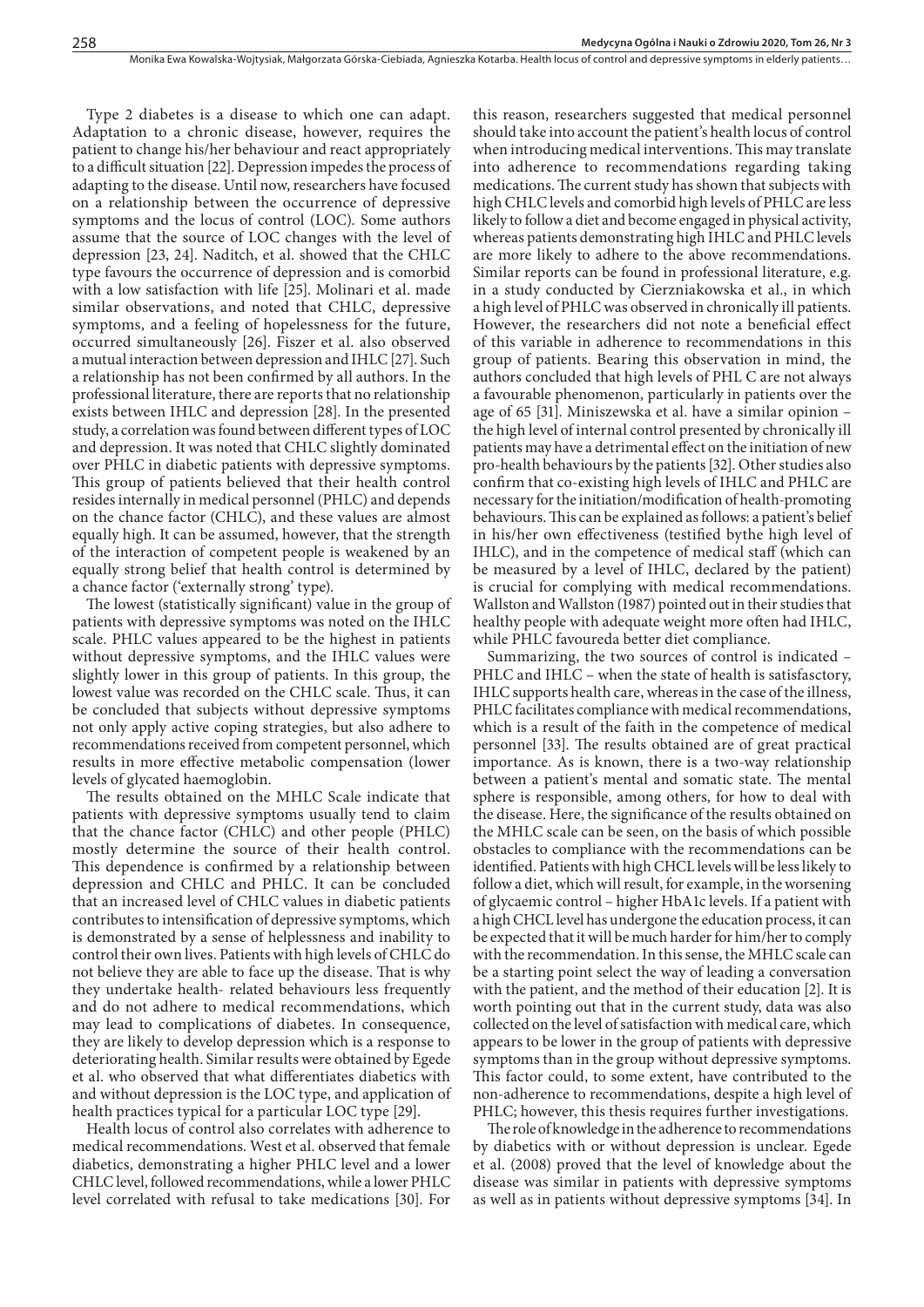turn, other authors noted that patients demonstrating a high level of knowledge about type 2 diabetes more effectively followed medical recommendations, which resulted in better glycaemic control [35]. In the presented study, patients with depressive symptoms declared a subjectively low level of knowledge about diabetes, which explains why they did not adhere to recommendations regarding their diet and physical activity. This, in turn, resulted in worse glycaemic control, manifested by higher HbA1c levels.

Comorbid depression in diabetic patients correlates with poorer metabolic control and a higher incidence of diabetic complications [1]. In this study, the average percentage of HbA1c was higher in the group with depressive symptoms, and this difference was statistically significant. Besides, a strong correlation was shown between HbA1c concentration and the severity of depression (expressed in the number of points obtained on the GDS-SF Scale). However, there is a slight relationship between HbA1c level and the LOC type, but it is statistically significant. Thus, it seems that depressive symptoms highly contribute to a worse compensation for diabetes, whereas the LOC type is not that important. Other authors revealed a relationship between IHLC and lower levels of glycated haemoglobin. However, they believed these were associated with a greater number of mild and severe episodes of hypoglycaemia in type 1 diabetes. These researchers concluded that IHLC is the best type of locus of control to ensure good metabolic control 36].

When analysing conditions for the functioning of patients with type 2 diabet, with and without depressive symptoms, it should be remembered that the health locus of control may change in various life situations. One of them is the passing of time. Some researchers assume that in the course of time, people tend to establish their internal sense of control. Bachma and, O'Malley [37], as well as Chubb, Ertman and Ross [38], drew such conclusions from their studies. A similar relationship was found in a group of diabetics without depressive symptoms, who achieved high levels of IHLC. Moreover, it should be emphasised that the locus of control may be a variable depending on the way of experiencing difficulties; a chronic disease with uncertain prognosis and many negative consequences such as type 2 diabetes is such a difficulty. A person experiencing such a difficult life situation, may shift his/her locus of control towards CHLC [25]. It is highly probable tha loss of the ability to control own own health will contribute to depressive symptoms. Patients who receive poor results of medical examinations, despite strict adherence to recommendations, may also shift their locus of control towards CHLC. In the current study, the group of patients with depressive symptoms demonstrated a high level of CHLC, which may confirm a relationship between experiencing difficulties associated with an illness, and an increased belief that the chance factor determines their health. It should also be emphasised that in the presented study, subjects without and with depressive symptoms reported almost an equal number of upsetting events in the family in the last year, thus the variable, i.e. upsetting events in the family in the last 12 months, does not differentiate between the studied groups. It seems that the health locus of control should be systematically identified and monitored, particularly in elderly patients.

Medical personnel should have updated knowledge of the psycho-social functioning of the elderly in order to provide them properly with information about behaviour

that they are required to demonstrate. It is known that education consisting only in providing information on ordered treatment and optimal management is not effective [19]. Although medical science can provide the patient with the right drugs, the patient himself/herself is almost fully responsible for achieving a satisfactory level of metabolic compensation, which is treated as a biochemical indicator of coping with the disease and recommendations. In this, one can observe the domino effect. In other words, the patient must adhere to a number of recommendations, only then, he/she will effectively and successfully control their diabetes.

It has been proved that patients with type 2 diabetes, above the age of 60, mostly declare strong confidence in their own abilities (IHLC), and slightly lower in 'others' medical personnel (PHLC). This type of control coexisting with a high level of IHLC, may pose as a shield against developing deprssion, where as high level of CHCL might remain in correlation with the depression disorder.

**Limitations.** This study has several limitations:

- 1)it was a single-centre study, the sample size was small, therefore it must be emphasized that the conclusions should be interpreted more carefully when translated into a larger population;
- 2)it is realize that based on the results described in the study it is possible to analyse only the co-occurrence of variables; deeper effects of relations between depression, diabetes and MHLC could be concluded from the regression analysis.
- 3)the study was not designed as a longitudinal prospective investigation. It could be interesting to check how MHLC and GDS-SF may be useful in planning individual education processes for the patients. However, the study is the first in Poland to evaluate the depressive symptoms and health locus of control in patients with type 2 diabetes and to correlate it with diabetes control.

To sum up, presented study confirmed a relationship between the type of locus of control and the occurrence of depressive symptoms. It showed that patients with type 2 diabetes over the age of 60, demonstrate a strong dependence on other people, i.e. medical personnel (PHLC). High IHLC levels may be a protective barrier against depression, whereas high CHLC and PHLC levels may correlate with depressive disorders.

Holistic care for an elderly patient with type 2 diabetes should include: identification of the LOC type, early detection of depressive disorders and constant psychological monitoring. Comprehensive care should also include components of the process of education provided for the patient and his/her relatives, involved in taking care of the sick person. The LOC type can be useful in predicting to what extent patients with type 2 diabetes will adhere to medical recommendations. Periodic monitoring of the mental state of patients by a psychologist is also advisable.

There is a need to carry out further studies in order to determine the real incidence of depressive disorders in patients with type 2 diabetes on the base of previous screening tests, with the application of the GDS-SF Scale and health loci of control, with the use the MHLC Scale.